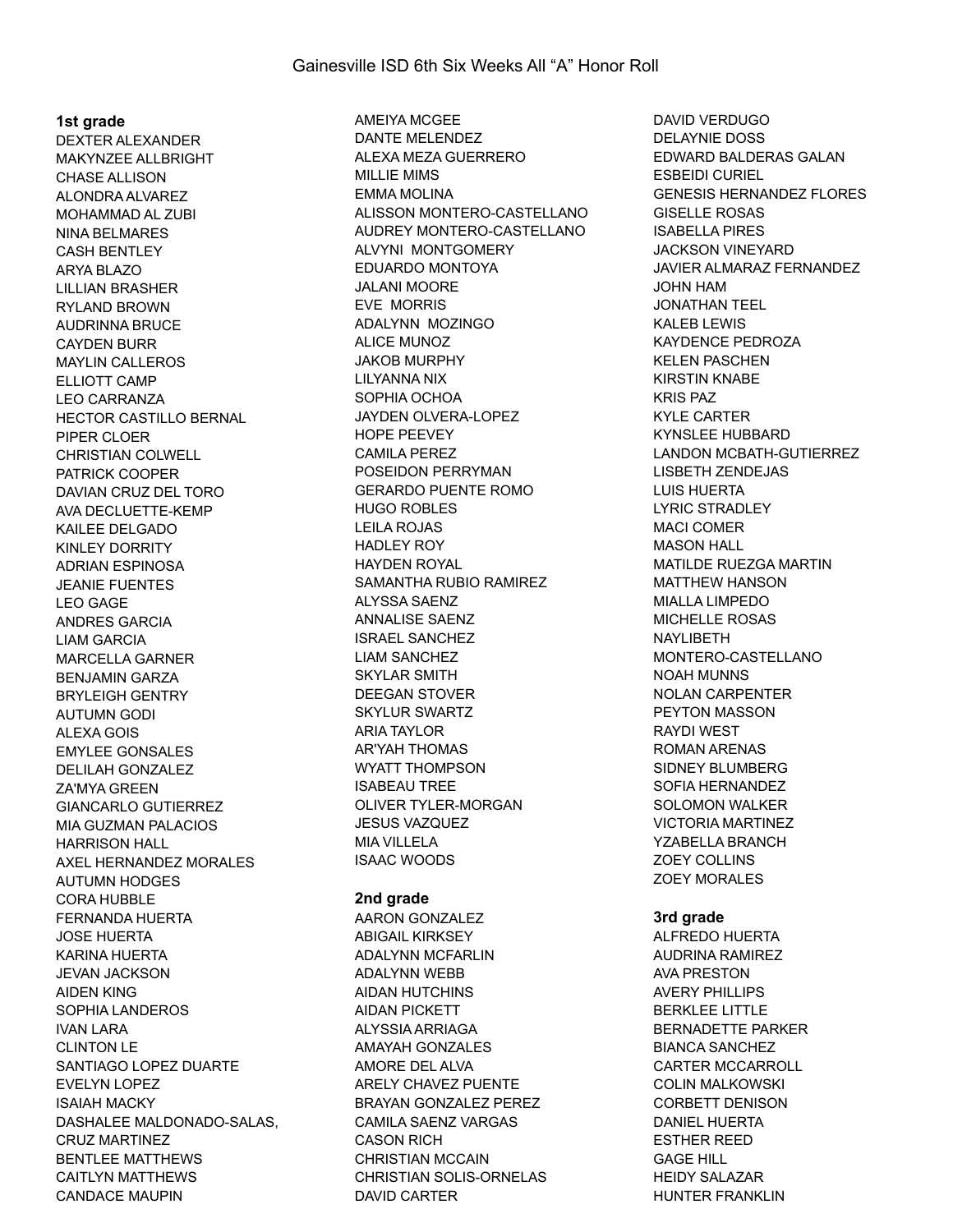ISABEL DE LEON JACOB MENDOZA JAMES BURKARD JAZMIN OVIEDO KALLIA BIGGERS KARIME MAR KENZI SHELL KINSLER DODSON LAYLA ALLEN MALIA ROYAL MASON FLLIS REAGAN DORRITY RHYS HOWE ROSALIE ANDREWS SOFIA IBARRA SOPHIA MCCOLLUM TIANA SHEPPEARD YAHIR ROBLES

## **4th grade**

ALISON SAUCEDO ALITZEL DE LA ROSA QUIROZ AZRA KHAN BRENDA TUCKER CAYDEN LANHAM DANIEL BREWER DANIEL CISNEROS DANNA RASCON EDDI DELGADO EMERY PETERS EMMA VINEYARD EMMANUEL ALBARADO HADLEY BROOKS HARPER CLAYTOR ISABELLA MOTOMOCHI IZIK CORRALEJO JADA GOIS JUAN ORNELAS-ARELLANO KADEN CUMMINGS GILLIS KARLEY LARRAGA KELSY MALAVAR KENIA GARCIA LETICIA FLORES LILU MAXVILL MADDEN WESTOVER MARK RICH MATIAS IKPAH MATTHEW ALMARAZ MIRANDA WHITE SAVANNAH COMER STEPHANIE VERDUGO

# **5th grade**

DAEGEN ALEXANDER URIEL ATONAL-TEXIS ALIANA BROWN SOFIA CASTILLO LITZAIRY DELGADO

PERRY EASTERLING EMILY GONZALEZ PEREZ EMILY FLORES MAGALY GONZALEZ ELIAS IKPAH ASHTON LASALLE JUAN MONTOYA KINSLEY NANCE DANIEL RICO ANNA TRAYMANY JULIANNE TURPEN

## **6th grade**

JASMINE ALZUBI JULIETTE BLAS GIOVANNI CORONADO COBE CROSS-LATHAN ASHLI DICKERSON GUSTAVO FERNANDEZ SOPHYE JOHNSON JUSTIN LANEY BRISTOL POLK ARIANA RODRIGUEZ MONTERO DANA RODRIGUEZ ZUNIGA MAKENLI ROYAL ALEJANDRA SULLIVAN ALEXANDRIA WYNKOOP

## **7th grade**

ABEL AGUILERA ARIEL AGUILERA REBECA ALBARRAN PINEDA SOFIA ALVAREZ HAZEL BECERRA MATTHEW BECERRA SARAI CALDERON GUTIERREZ ALAISA CASTANEDA EVA EKSTRAND BROOKS BLAKE FERRANDO MICHELLE GARCIA ANNAVEAH GARZA LUIS GIRON NOEMI GONZALEZ ALEXIS GUERRERO WENDY HERRADA KIMBERLY HUERTA MAILYN JARAMILLO DAYTON JOHNSON ANNALEIGH LARRAGA LUCERO LUNA NATALIE MEDINA CYRUS MOSTER-LAWRY ANAHI PAZ OWEN PEREZ ERICK RAMIREZ JORGE RODRIGUEZ-MONTERO JONATHAN SANCHEZ OWEN TELL

### **8th grade**

KAYDEN BACON STEPHANIE CASTILLO GARCIA AXEL CASTRUITA ANDRES COSTILLA KIERAN CURTIS YARETZI DE LA ROSA QUIROZ CESAR DELA ROSA CRISTIANO GARCIA JESUS GARCIA NATALI GARCIA CORA GARDNER RAY GLANCY SEAN GORE JUAN GUTIERREZ JARISBETSY HERNANDEZ JAELYN HORNER ARIANA HUERTA JOE JONES PHOENIX KEMP SADIE LARRAGA MARISOL LOPEZ CESAR MEJIA-ZAMARRIPA JACKSON OTTS ABRAZALYNN PETERSON ADDYSAN PICKETT DAVIS POUNCIL JAIMIE RAMOS JAYZMIN RODRIGUEZ MIA RODRIGUEZ SINAY RODRIGUEZ ALONDRA ROJAS NICHOLAS SMITH ETHAN TORRES MELISSA TORRES JOSE VALDEZ ANGELA VAZQUEZ MARIANNA WILLIAMS YUREM ZAPATA **9th grade** HYRUM ANDREASEN SETH BARBOSA

VALERIA CORDOVA TIMMIE CRAUN KARINA DIAZ HERRERA DORA FERNANDEZ MARTINEZ BRYAN GARCIA SYDNEY GILES JULIANA GUTIERREZ-TORRES DIEGO HERNANDEZ LUIS HERNANDEZ SAMANTHA HOLMES JOSUE HUERTA MELANIE JARAMILLO ANGEL JASSO AMIRA KHAN